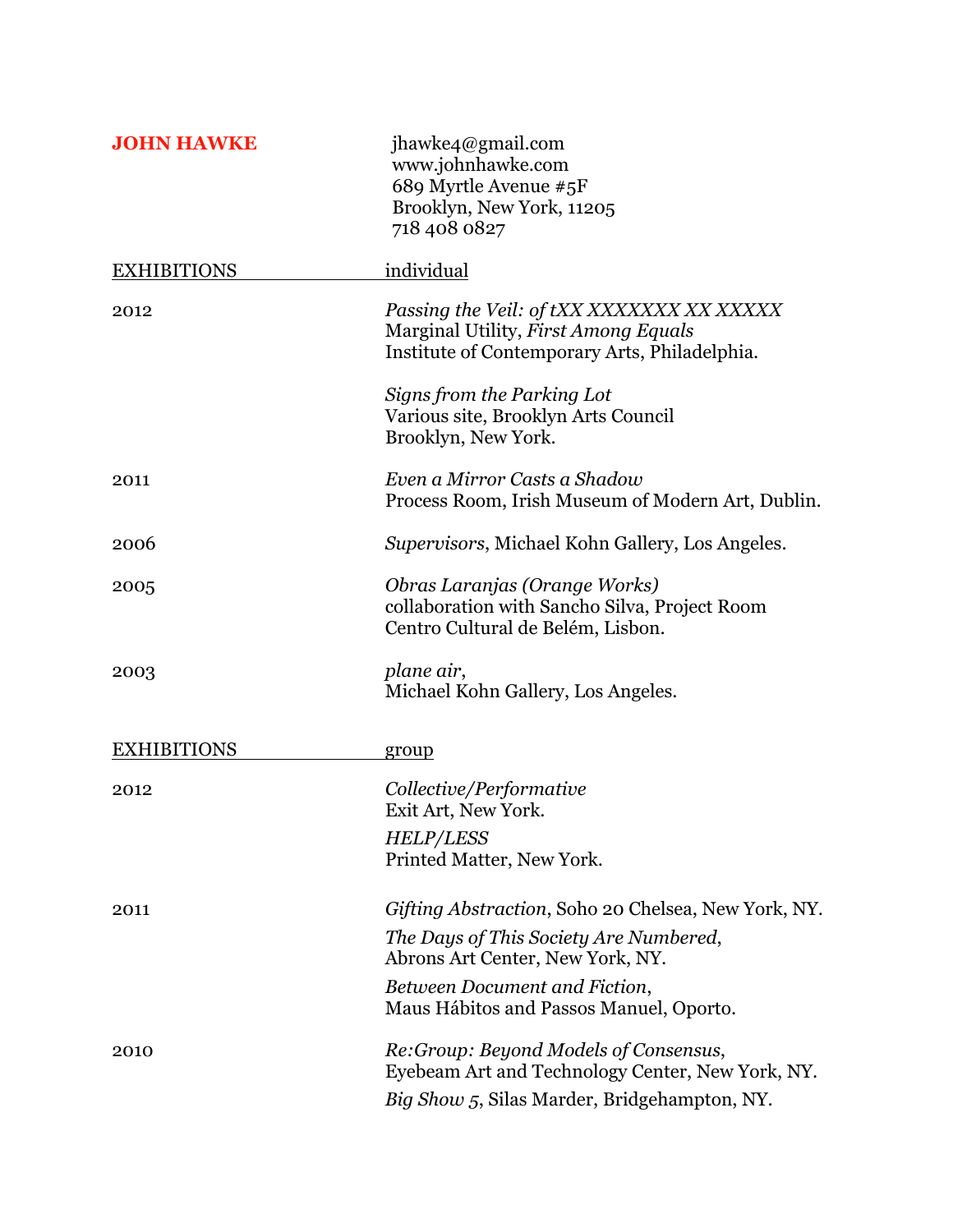| 2009             | Actions for Urban Spaces, Art in General, NY, NY.                                                 |
|------------------|---------------------------------------------------------------------------------------------------|
|                  | 1 Century, 10 Pencils, 100 Drawings,<br>Museum of the Presidency of the Republic, Lisbon.         |
|                  | Spatial Relations, Savannah College of Art and<br>Design, Savannah, Georgia.                      |
| 2008             | Democracy in America-Convergence Center, Creative<br>Time, Park Avenue Armory, New York, NY.      |
| 2007             | Whitney Museum of American Art Independent Study<br><i>Program, Artist's Space, New York, NY.</i> |
|                  | Land Grab, Apex Art, New York, NY.                                                                |
|                  | Urban Interface Oslo, Atelier Nord, Oslo.                                                         |
|                  | <i>Monoprints, Pace Editions, New York, NY.</i>                                                   |
| 2006             | Steam Shop (or the Painter's Studio)<br>Fábrica da Pólvora, Barcarena, Portugal.                  |
|                  | Seeing the Invisible, Riccardo Crespi Gallery, Milan.                                             |
|                  | Mind the Gap, Smack Mellon, Brooklyn, NY.                                                         |
| 2005             | Wonderful Fund, Le Musée de Marrakech, Morocco;<br>Pallant House Gallery, Chichester, UK.         |
|                  | Report from NYC, Susquehanna Museum of Art,<br>Harrisburg, Pennsylvania.                          |
|                  | Resonance, Hun Gallery, New York, NY.                                                             |
|                  | Mystery History, Broadway Gallery, New York, NY.                                                  |
| 2004             | Detonation, Anthology Film Archives, New York, NY.                                                |
|                  | Ray of Light, Saatchi and Saatchi Headquarters,<br>New York, NY.                                  |
|                  | D'Artistes Americains, La Miroterie, Paris.                                                       |
| 2002             | Beyond the Gates, Art in General, Williamsburg Art<br>and Historical Center, Brooklyn, NY.        |
|                  |                                                                                                   |
| <b>EDUCATION</b> |                                                                                                   |
| 2005-2006        | Whitney Museum of American Art<br>Independent Study Program, New York, NY.                        |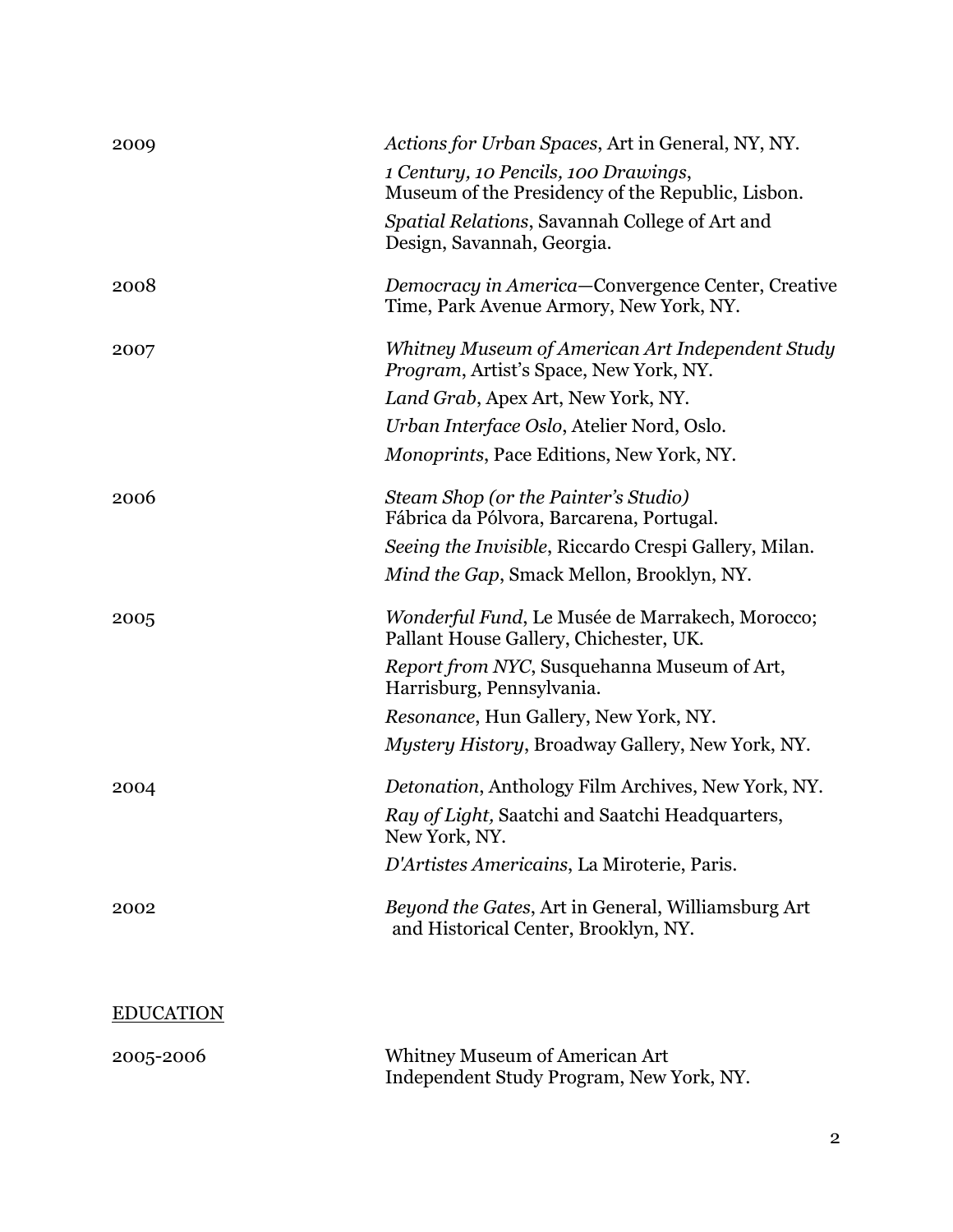| 1999-2002            | Master of Fine Arts: Painting<br>Master of Science: Theory, Criticism and History of Art<br>Pratt Institute, Brooklyn, NY.            |
|----------------------|---------------------------------------------------------------------------------------------------------------------------------------|
| 1986-1990            | Bachelor of Arts, Classics<br>Colby College, Waterville, Maine.                                                                       |
| <b>PRESENTATIONS</b> |                                                                                                                                       |
| 2012                 | On Interventionism and Productive Confusion<br>Exit Art, New York, NY.                                                                |
|                      | Graduate Art Theory Seminar<br>Pennsylvania Academy of Fine Arts, Philadephia.                                                        |
| 2011                 | Arte Util, A-Lab Forum, Queens, NY.                                                                                                   |
|                      | <b>Mapping Spectral Traces,</b><br>National University of Ireland at Maynooth, Dublin.                                                |
|                      | Artist in Residency Program (ARP),<br>Irish Museum of Modern Art, Dublin.                                                             |
|                      | Stoop Series, Tyler School of Art, Philadelphia.                                                                                      |
| 2010                 | Activist Interiors, The New School, New York, NY.                                                                                     |
|                      | Participation-ism and the Limits of Collaboration,<br>Eyebeam Art and Technology Center, New York, NY.                                |
|                      | Open Call, PS. 1 and Creative Time, Queens, NY.<br>Urban Public Art, The New School, NY.                                              |
| 2009                 | Stealth Public Art, session at College Art Association<br>Annual Conference, Los Angeles.                                             |
|                      | Actions for Urban Spaces Roundtable,<br>Art in General, New York, NY.                                                                 |
| 2008                 | Museum as Hub,<br>New Museum of Contemporary Art, New York, NY.                                                                       |
| 2007                 | Strategies of Occupation: Grabbing Land and the<br>Political Agency of the Artist, Vera List Center,<br>The New School, New York, NY. |
| 2007 cont.           | <i>The Porous City, (conference), Oslo, Norway.</i>                                                                                   |
| 2002                 | Organizer/Lecturer, Robert Smithson:<br>Grounding Art, Pratt Institute, Brooklyn, NY.                                                 |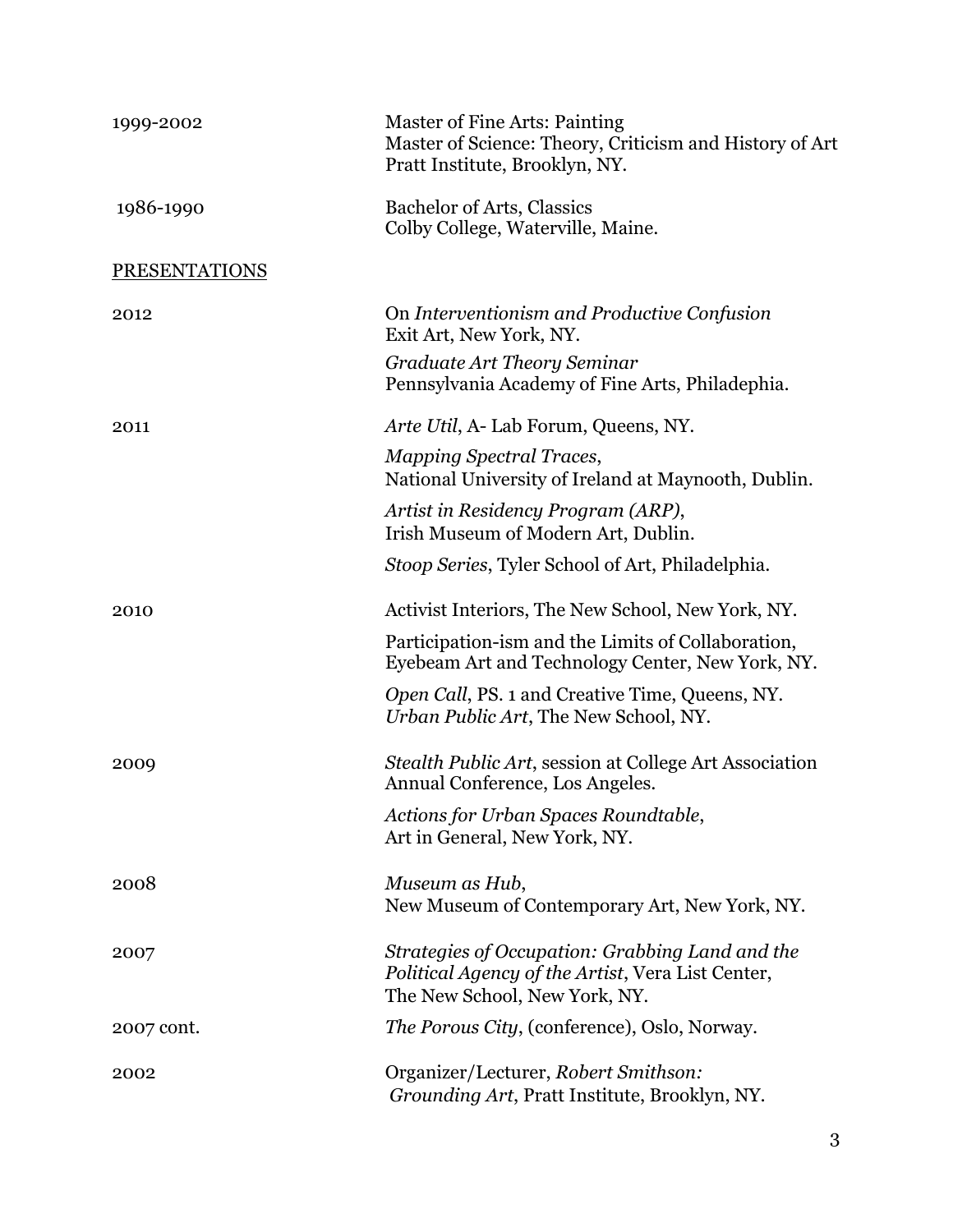| <b>PUBLICATIONS</b> |                                                                                                                                           |
|---------------------|-------------------------------------------------------------------------------------------------------------------------------------------|
| 2012                | "Every Exit Is an Entrance: 30 Years of Exit Art,"<br>Holland Cotter, New York Times, May 10.                                             |
|                     | "Court Jester: Is Richard Prince Using the Legal<br>System as a Medium?" New York Observer, May 29.                                       |
| 2011                | "Authorized Disruption: John Hawke and Orange<br>Works, 2005-10," Radical History Review, Duke<br>University Press (volume 109), Winter.  |
| 2009                | <i>1 Century, 10 Pencils, 100 Drawings, Viarco Express,</i><br>Museum of the Presidency of the Republic, Lisbon,<br>(exhibition catalog). |
| 2008                | Democracy in America, Creative Time Books, New<br>York, NY, (exhibition catalog).                                                         |
|                     | "With Politics in the Air, a Freedom Free-for-All<br>Comes to Town," Holland Cotter, New York Times,<br>September 23.                     |
| 2007                | "Art in Review," Roberta Smith, New York Times,<br>December 7.                                                                            |
|                     | "Build a Fort," David Michael Perez, rhizome.org.                                                                                         |
|                     | "Land Grab," Shane McAdams, Brooklyn Rail, Dec.                                                                                           |
|                     | "Seeing the Invisible," Samuel Menin, Flash Art, Feb.                                                                                     |
|                     | Steam Shop (or the Painter's Studio),<br>Gulbenkien Foundation, (exhibition catalog).                                                     |
|                     | "Filling the Void," Olympia Kazi, Architect's<br>Newspaper, May.                                                                          |
| 2006                | Mind the Gap, Eva Diaz and Beth Stryker,<br>(exhibition catalog).                                                                         |
| 2005                | The Wonderful Fund Collection, (exhibition catalog).                                                                                      |
| 2005 cont.          | "Report from NYC" The Patriot News, October.                                                                                              |
| 2003                | InStyle magazine, Fall/Winter.                                                                                                            |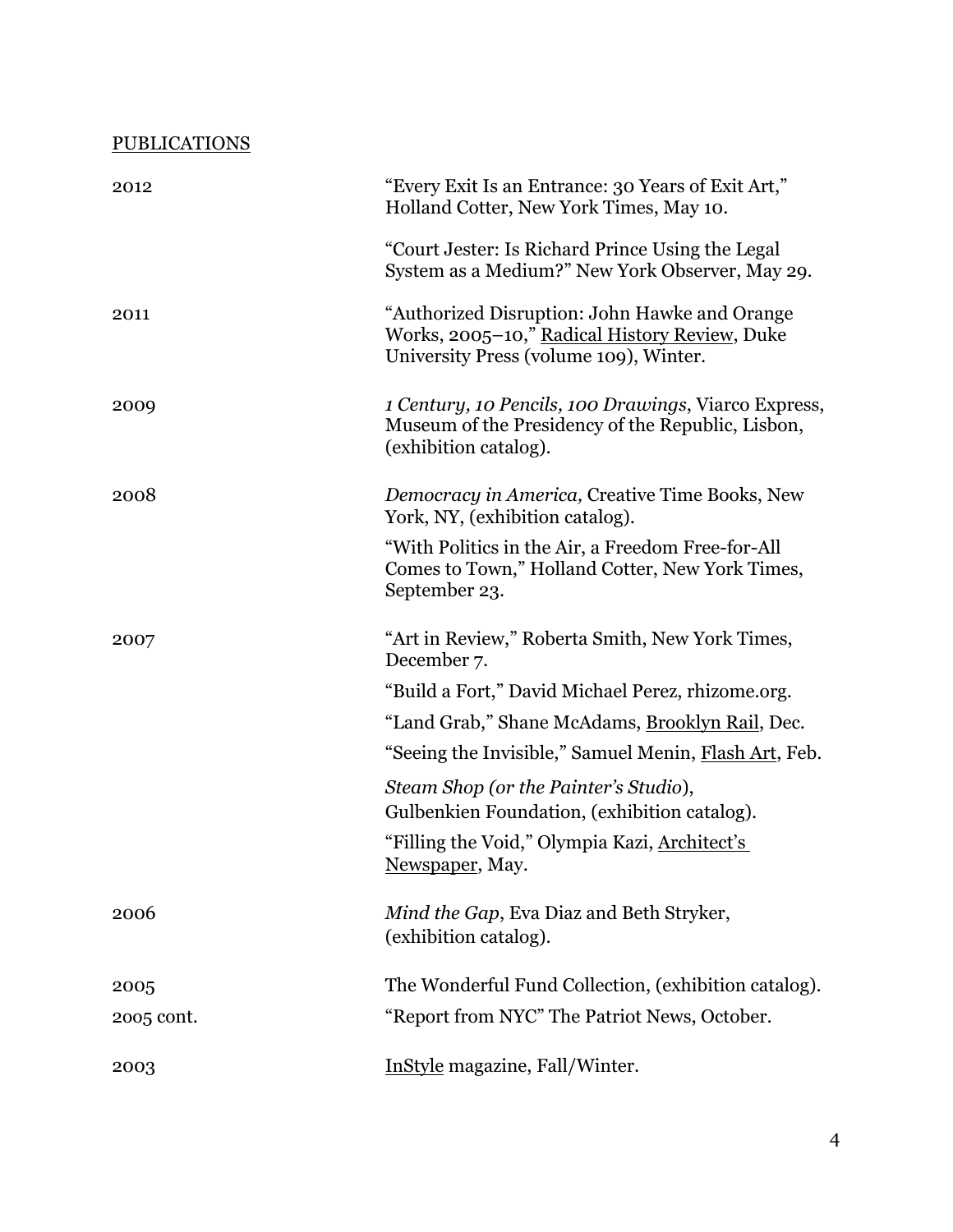| 2001                                  | New American Paintings: the MFA Annual,<br>Open Studios Press.                                                                                                                                              |
|---------------------------------------|-------------------------------------------------------------------------------------------------------------------------------------------------------------------------------------------------------------|
| <b>AWARDS/RESIDENCIES</b>             |                                                                                                                                                                                                             |
| 2012                                  | Art and Law Residency<br>Volunteer Lawyers for the Arts, NY.                                                                                                                                                |
|                                       | <b>Artist Community Collaboration Award</b><br>Brooklyn Arts Council, NY.                                                                                                                                   |
| 2011                                  | Artist in Residency Program<br><b>Irish Museum of Modern Art</b><br>Dublin, Ireland.                                                                                                                        |
| 2005                                  | Kress Foundation Curatorial Fellowship<br>Department of European Paintings and Sculpture<br>Brooklyn Museum.                                                                                                |
| 2002                                  | MFA, MS degrees with Highest Distinction<br>Pratt Institute, Brooklyn, NY.                                                                                                                                  |
| 2000                                  | <i>Pratt Circle Award - Outstanding Academic Achievement.</i><br>Pratt Institute.                                                                                                                           |
| <b>COLLECTIONS</b>                    |                                                                                                                                                                                                             |
|                                       | Alliance Bernstein, New York, NY.<br>Capital Group, New York, NY.<br>Martin Brest, Hollywood, CA.<br>Microsoft Corporation, Redmond, WA.<br>Sidley Austin LLP, New York, NY.<br>Wonderful Fund, London, UK. |
| <b>REPRESENTATION</b>                 |                                                                                                                                                                                                             |
| 2002-present:<br>2007-present:        | Michael Kohn Gallery Los Angeles, CA.<br>Pace Editions, New York, NY.                                                                                                                                       |
| <b>AUTHORED REVIEWS AND CRITICISM</b> |                                                                                                                                                                                                             |
| 2005                                  | "Lost in Queens," Brooklyn Rail (BR), April.                                                                                                                                                                |
| 2004                                  | "Unbroken Kilometers," BR, September.<br>"Carol Peligian at East," BR, June.<br>"Mark Lombardi: Global Networks," BR, January.                                                                              |
| 2003                                  | "Landslide," BR, September.                                                                                                                                                                                 |